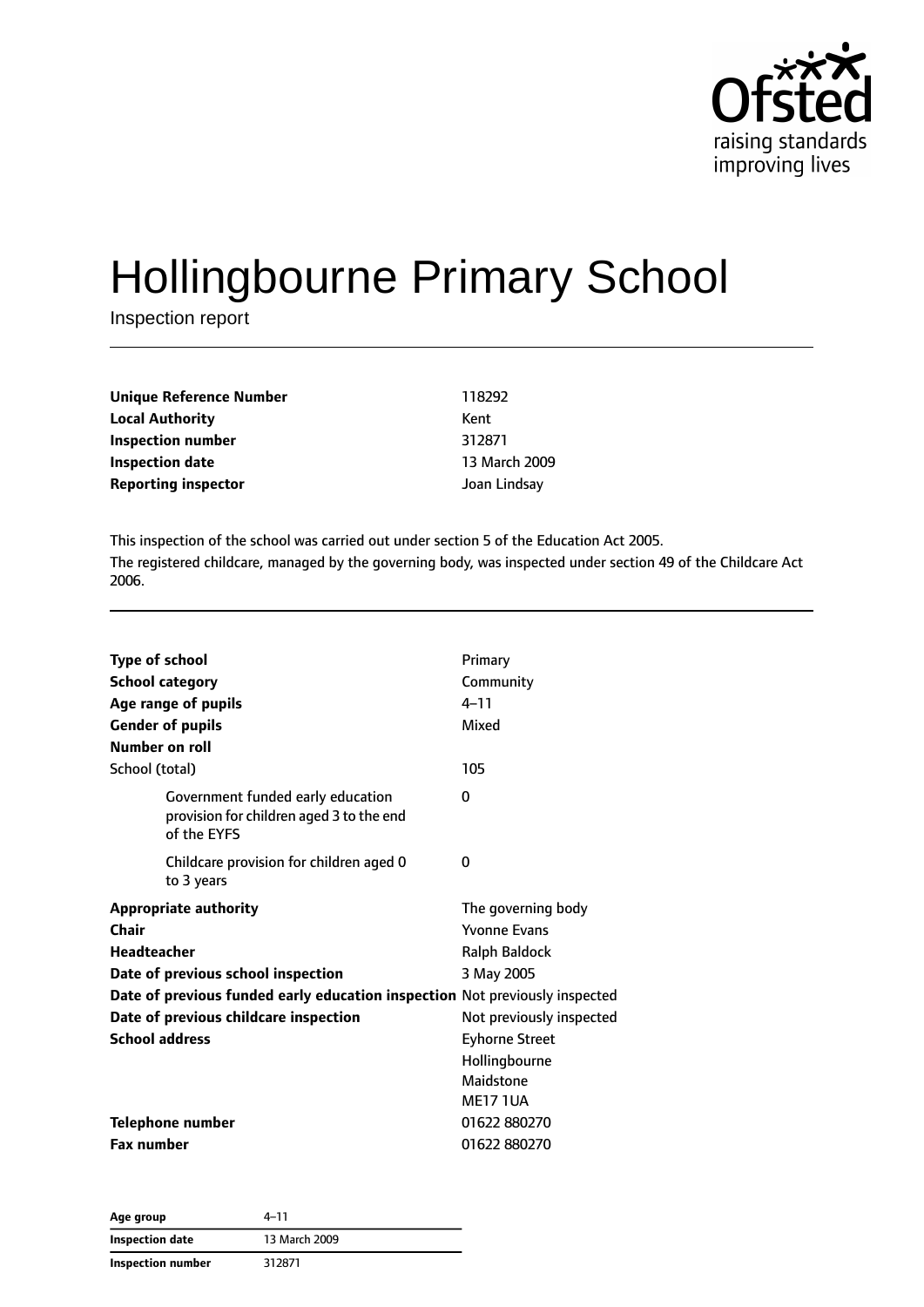.

<sup>©</sup> Crown copyright 2009

Website: www.ofsted.gov.uk

This document may be reproduced in whole or in part for non-commercial educational purposes, provided that the information quoted is reproduced without adaptation and the source and date of publication are stated.

Further copies of this report are obtainable from the school. Under the Education Act 2005, the school must provide a copy of this report free of charge to certain categories of people. A charge not exceeding the full cost of reproduction may be made for any other copies supplied.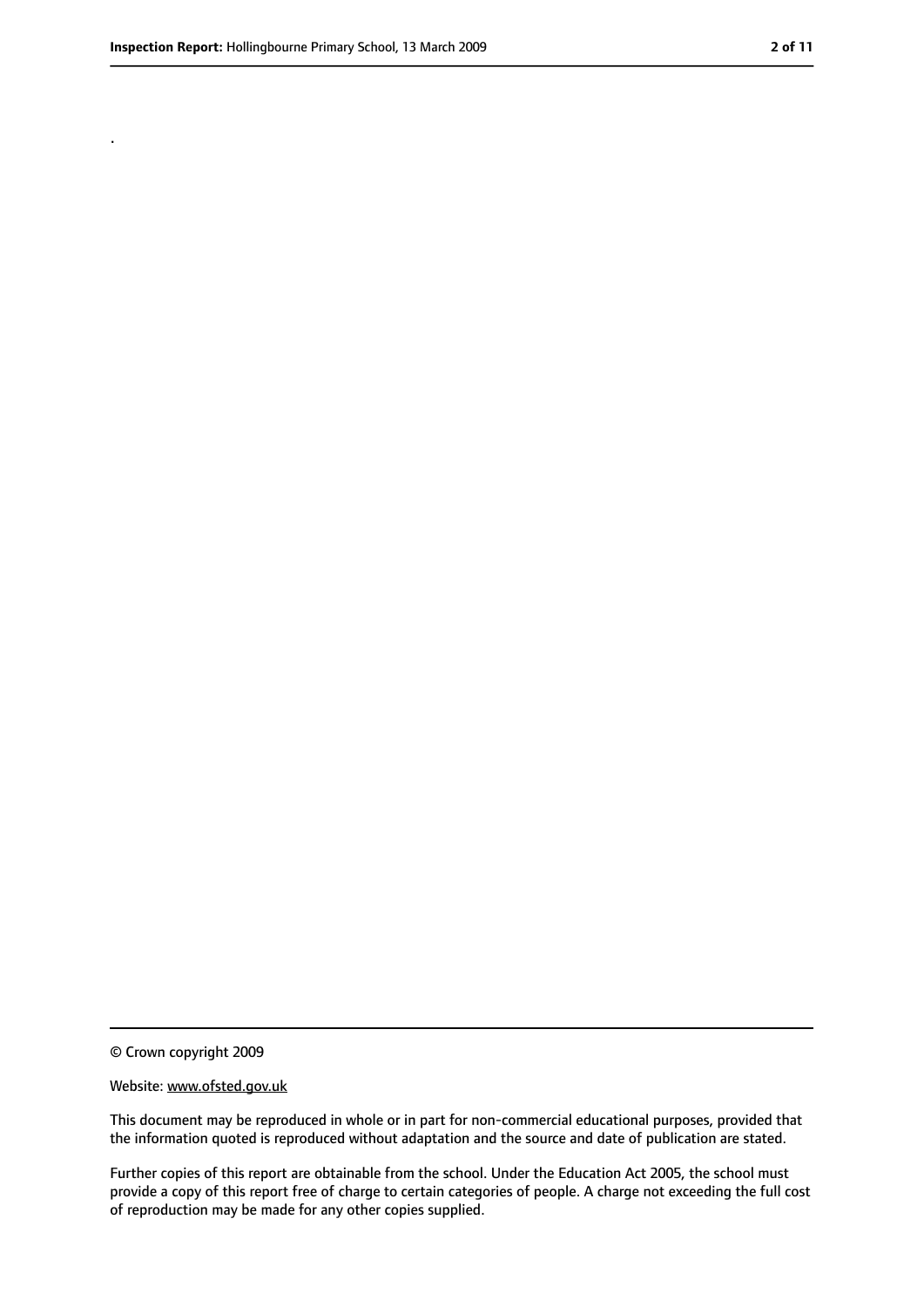# **Introduction**

The inspection was carried out by two Additional Inspectors.

#### **Description of the school**

This is a small rural school on the outskirts of Maidstone. There is Early Years Foundation Stage education for children in a Reception class, where children are taught with some Year 1 pupils. The great majority of pupils come from a White British heritage. More pupils than average have learning difficulties and/or disabilities. Each year group is relatively small and so classes are mixed-age. Occasionally, there is a wide gender imbalance. The school has received a number of awards reflecting its commitment to healthy living, and for teaching pupils about wider world issues.

#### **Key for inspection grades**

| Grade 1 | Outstanding  |
|---------|--------------|
| Grade 2 | Good         |
| Grade 3 | Satisfactory |
| Grade 4 | Inadequate   |
|         |              |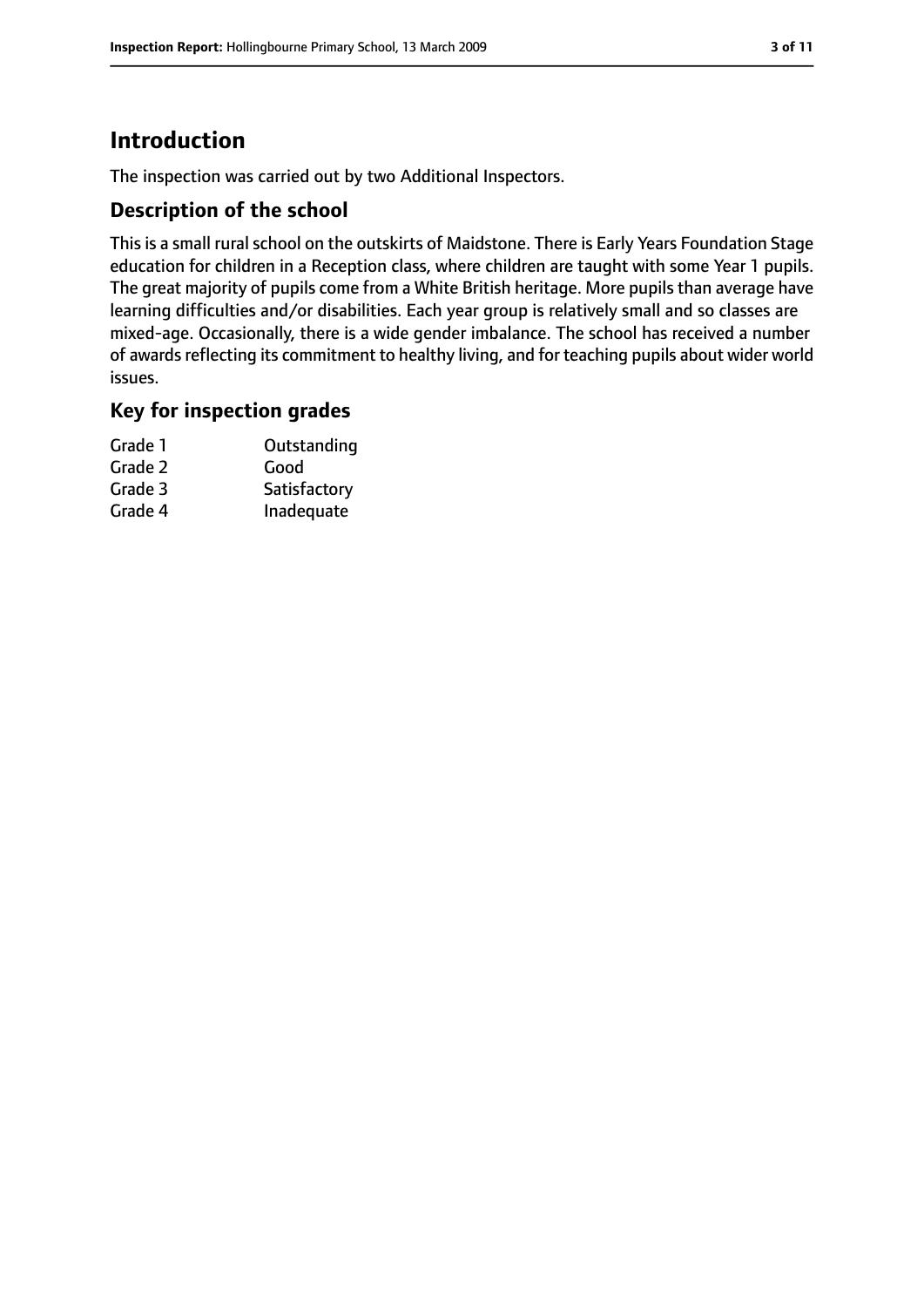# **Overall effectiveness of the school**

#### **Grade: 2**

This is a good school. Not only do pupils receive a good academic education, and achieve well, but their personal development and well-being are outstanding. As one parent put it, the school 'finds the whole child'. The school works well in partnership with others, especially parents so that they contribute much to their children's learning. They are also generally very supportive of the school by, for example, helping to run various clubs. The great majority of parents say their children enjoy school.

Children enter the Reception class at levels that are broadly in line with those expected for their age. However, there can be quite wide variations in ability in the small numbers who join each year. Progress is not as rapid at this stage as it is thereafter. Children make satisfactory progress overall, but their writing and mathematical skills are not as well developed as their reading and personal, social and emotional development by the time they join Year 1. This is because there has been a sharp focus on promoting children's independence as learners and the school overall has a strong focus on developing reading skills. From Years 1 to 6, pupils achieve well because teaching is good and pupils' behaviour and attitudes are excellent. As a result, standards are above average. Pupils do particularly well in writing in Years 1 and 2. However, there is some 'tailing-off' of progress in this subject as they move up through Years 3 to 6. Rectifying this shortcoming is a high priority for the school and the impact is already showing in the improved standards of writing in the current Year 6.

A rich curriculum is much enhanced by the excellent range of extra-curricular opportunities available to pupils; these add considerably to their love of school. There are now plans to link subjects more effectively in Years 3 to 6 to ensure that opportunities to write in subjects other than English are maximised. Outstanding pastoral care leads pupils to feel very safe and secure in school. Good academic guidance means that most pupils know what to do to improve, but this is not consistent throughout the school. For example, some books are marked with very clear guidance as to how pupils can improve. Others, however, are less clear and targets are not used effectively enough so that all pupils know how to get to the next stage in their learning.

The headteacher provides a clear vision for the school. Among its priorities is ensuring that the school is very much part of the local and global communities. As a result, pupils have an excellent understanding and respect for others' needs. There is a strong sense of commitment at all levels in the school to carry on improving and there is no sense of complacency. The school's success so far illustrates its good capacity to improve further. Governors are prepared to question the school and are fully involved in the push for even higher standards.

#### **Effectiveness of the Early Years Foundation Stage**

#### **Grade: 3**

Children settle well when they start in the Reception class. There is a strong focus on their personal development and their speaking and listening skills and so they soon learn to become independent and show respect for each other. A recent, more structured method of teaching letters and sounds has been effective in helping children to learn to read. However, there has been less emphasis on developing their writing and mathematical skills. The school recognises that children have not made enough progress in the past in these areas and steps have been taken that are already leading to improvements.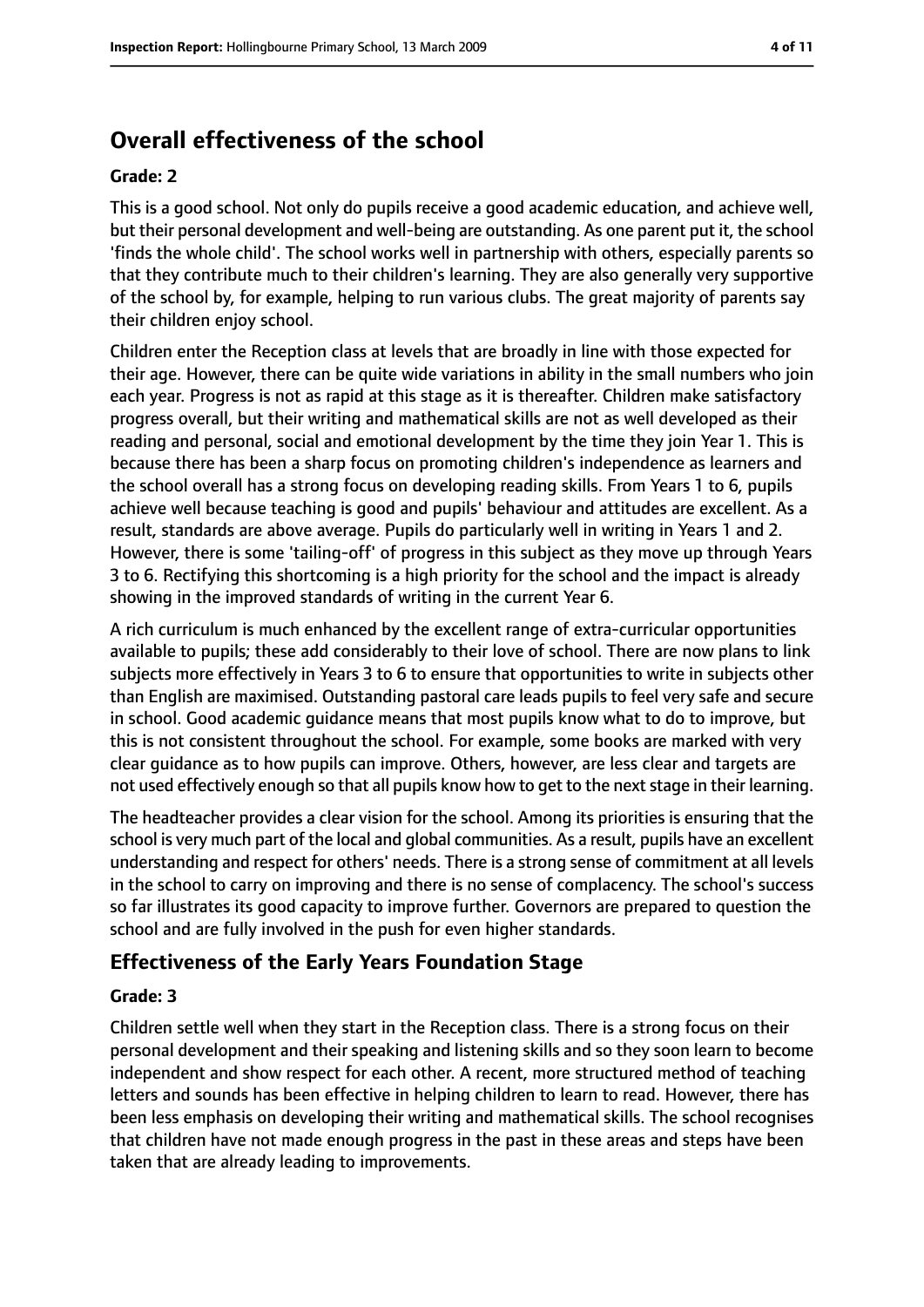Children love choosing from the wide range of purposeful activities, although the activities for developing mathematical skills are less enticing and so not selected as readily. The secure, well-resourced outdoor area encourages them to move freely from indoors to outside. Teaching is satisfactory. Adults work well as a team and use questions effectively to encourage children to think and learn through, for example, exploring their senses. However, staff are not always accurate in their assessment of what children can do, tending to be over cautious. Consequently, the data that is available when children move into Year 1 does not always fully reflect their capabilities. This is already recognised by the school and steps are being taken to assess progress more accurately. Children's welfare is given a high priority. They are very well looked after by knowledgeable, caring adults, and this approach has a big impact on their emotional development and sense of security. Leadership and management are satisfactory and improving. New initiatives, such as the Learning Journal, are beginning to have an impact on children's progress overall. They encourage parental involvement in their children's learning and also ensure more rigorous evaluation of what children can do.

#### **What the school should do to improve further**

- Ensure all children make consistently good progress in writing and mathematical development in the Early Years Foundation Stage, and in writing within Years 3 to 6.
- Resolve inconsistencies in the way teachers assess, track and mark pupils' work so all pupils have a clear understanding of how to improve.

# **Achievement and standards**

#### **Grade: 2**

Overall achievement is good, with the strongest progress in Years 1 to 6. By the end of Year 2 standards are consistently above average in reading, writing and mathematics, with writing particularly strong. A far higher proportion of pupils reach the higher levels, especially in writing and mathematics, than the national average. Progress is good for all pupils across Year 1 and Year 2, as those who need extra help due to learning difficulties and/or disabilities are well supported and therefore also progress well. By the end of Year 6, standards have been maintained at above national averages in English, mathematics and science. A decline in the most recent national test results for English at Year 6 was the result of relatively weaker writing results. The school has acted promptly to improve writing through focused teaching and changes to the curriculum. These actions are having a positive impact on achievement and standards in the current Year 6.

## **Personal development and well-being**

#### **Grade: 1**

This is an outstanding aspect of the school. The pupils' spiritual, moral, social and cultural development are extremely good, resulting in mature, caring pupils who have a very strong understanding of the needs of others within the school community and further afield. They obviously love coming to school, which is reflected in their good attendance levels. Pupils speak very enthusiastically, not only of enjoyable and 'fun' lessons, but also of the extra opportunities open to them through sport, music, and many visits including residential trips. Events such as camping in the school field are obviously exciting for them and help develop their independence.

Pupils have a very strong understanding of how to lead healthy lives and have an excellent knowledge of the benefits of exercise and healthy eating. Behaviour is outstanding and contributes to pupils feeling very safe and secure in school. Pupils say bullying is a rare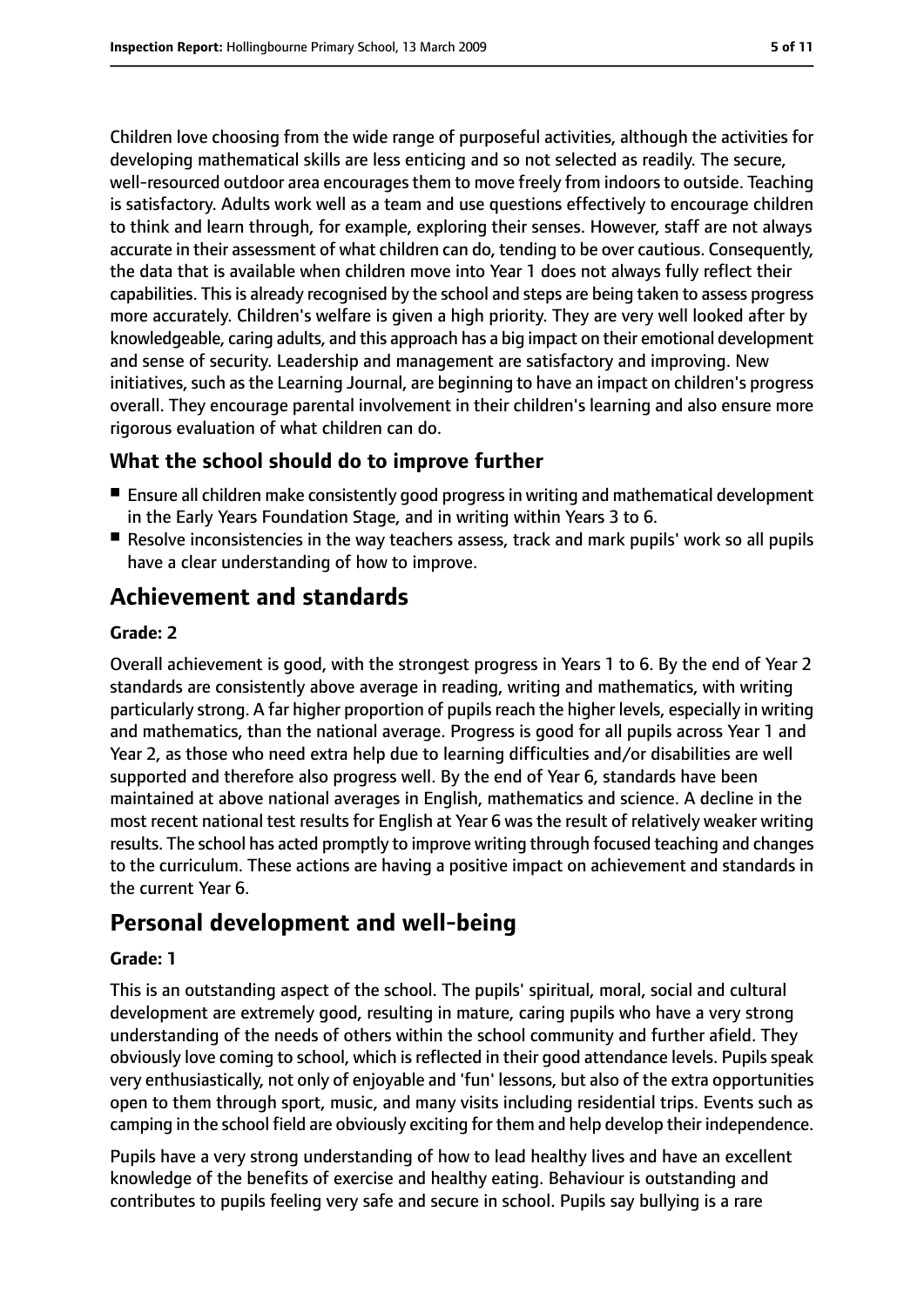occurrence, but is effectively dealt with when it does happen. Pupils are very willing to take on responsibilities such as peer mediators, play leaders and school council members, and this helps them make an excellent contribution to the school community. They also are fully involved in the local and wider communities and have developed a very strong understanding of the importance of maintaining traditions such as maypole dancing and egg-rolling. Links with schools in very different social and religious contexts mean that pupils also understand that their community is not necessarily typical. Good literacy and numeracy skills, outstanding personal development, and a firm knowledge of what it meansto be responsible citizens ensure pupils are well prepared for the next stages in their lives.

# **Quality of provision**

### **Teaching and learning**

#### **Grade: 2**

There is consistently good teaching in Years 1 to 6. Relationships are very strong and behaviour management is good, so pupils are ready and willing to learn. In the most effective lessons, there is a clear focus on what pupils are learning and suitably challenging activities match the different abilities in the mixed-age classes. Teaching assistants, who are generally highly trained, play an important role in pupils' learning in class and in small group work. Some lessons lack the excitement and pace that would make them outstanding, however, and there is not yet a consistent approach to using what pupils know and can do to help them understand how to improve further. For example, marking is very effective in some classes, but in others does not give enough guidance on how to improve.

#### **Curriculum and other activities**

#### **Grade: 2**

The curriculum covers all subjects and pupils also benefit from weekly French lessons and swimming. In Years 1 and 2, subjects are taught through topics, and a clear focus on developing writing skills has had a strong impact on achievement in this area. The curriculum for Years 3 to 6 is still developing this focus, looking at ways to use English more across other subjects. Adaptations to the curriculum are already influencing standards in this subject. Writing workshops on topicssuch as'Zany Zoos' are firing pupils' imagination, and focused staff training has also led to writing having more emphasis in other subjects. Pupils benefit greatly from the wealth of extra-curricular activities, described by one parent as 'wonderful and unique opportunities'. The extended lunch break is used to give pupils the opportunity to enjoy sport, music and computers. These activities have a very strong impact on their personal development and well-being.

#### **Care, guidance and support**

#### **Grade: 2**

While academic guidance and support are generally strong, pastoral care is outstanding due to what one parent described as 'the exceptionally caring staff'. The school puts in excellent levels of support using many outside agencies to tailor help to the needs of specific pupils. A staff member with responsibility for family support is also on hand to liaise between home and school. This means that pupils who have particular needs are enabled to learn well and progress as well as their peers. Procedures to safeguard pupils are robust.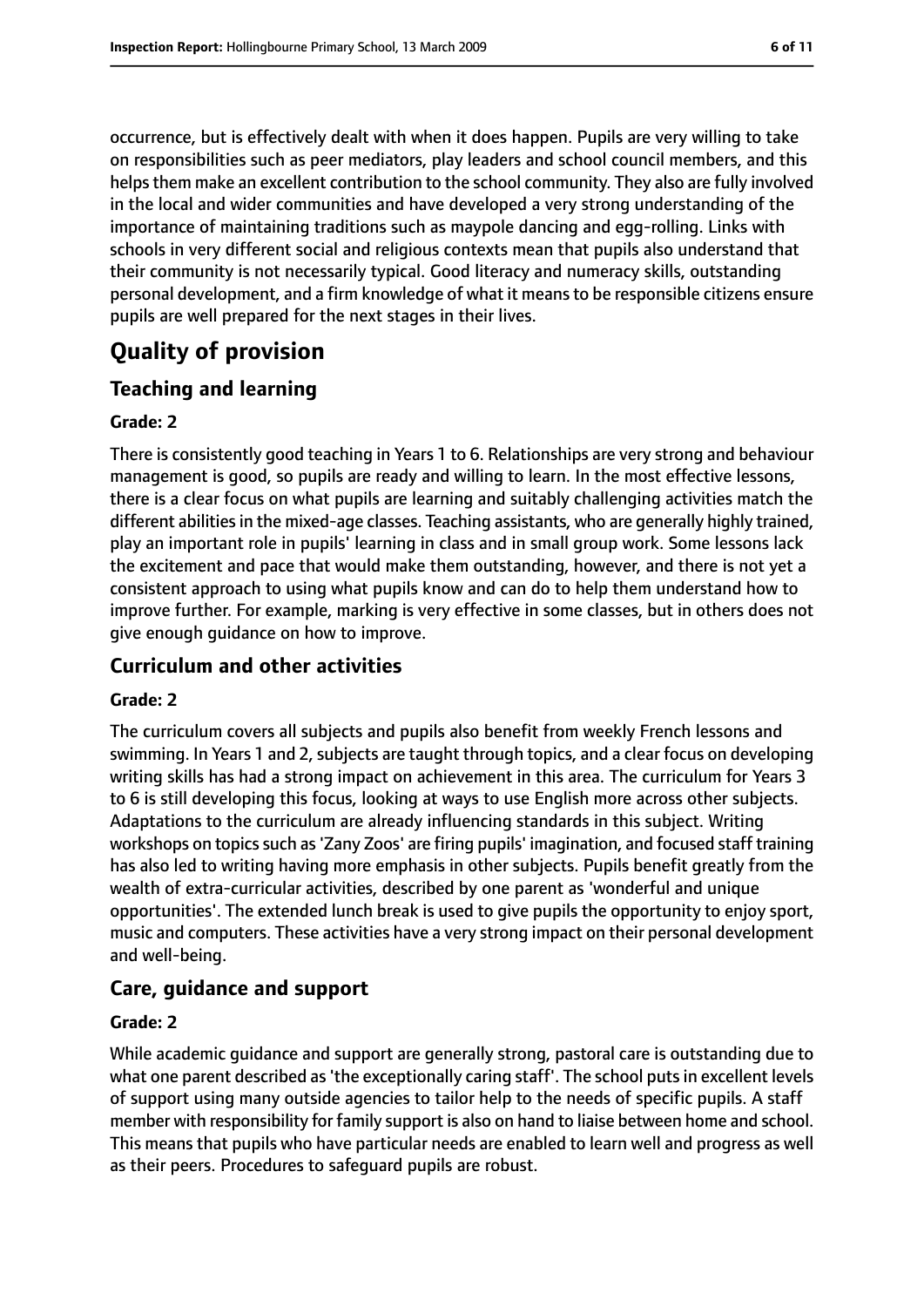Much of the school's information about what pupils know and can do is used well to help them improve, but this is not yet routinely the case. Most pupils know what their targets are, but they are not always given enough guidance in knowing what they need to do to move on to the next level.

### **Leadership and management**

#### **Grade: 2**

The leadership and management are focused on maintaining high standards and achievement throughout the school and on ensuring all pupils are treated equally. Self-evaluation is accurate and areas of development are picked up and acted on quickly. The relative weakness of writing in Years 3 to 6 is a notable example. Governors are active participants in school life, know the school well and hold it to account. Leaders and managers have been less robust in the overall monitoring and evaluation of standards and achievement in the Early Years Foundation Stage, but this is something the school is now addressing.

Community cohesion has been developed well. Although a rural school, it is not insular. It does much to reach out to its wide catchment area, ensuring all parents are involved and that pupils participate fully in village life and traditions. Pupils are given many opportunities to understand what life is like elsewhere, not only in very different types of schools in Britain, but also in countries such as Malawi where close links have been forged. Trips to France also help develop pupils' understanding of other cultures. All of this leads to pupils having an excellent empathy and respect for others.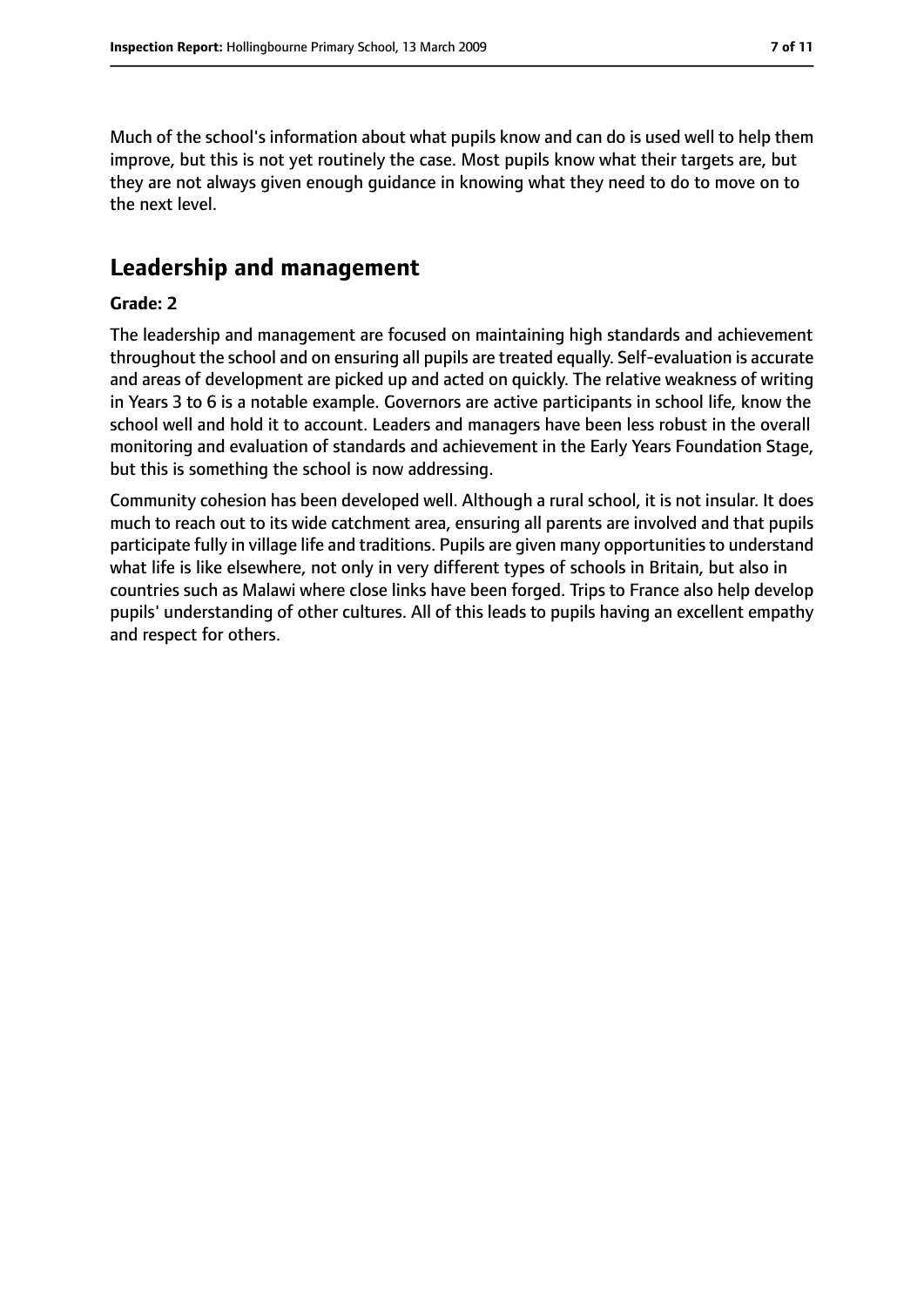**Any complaints about the inspection or the report should be made following the procedures set out in the guidance 'Complaints about school inspection', which is available from Ofsted's website: www.ofsted.gov.uk.**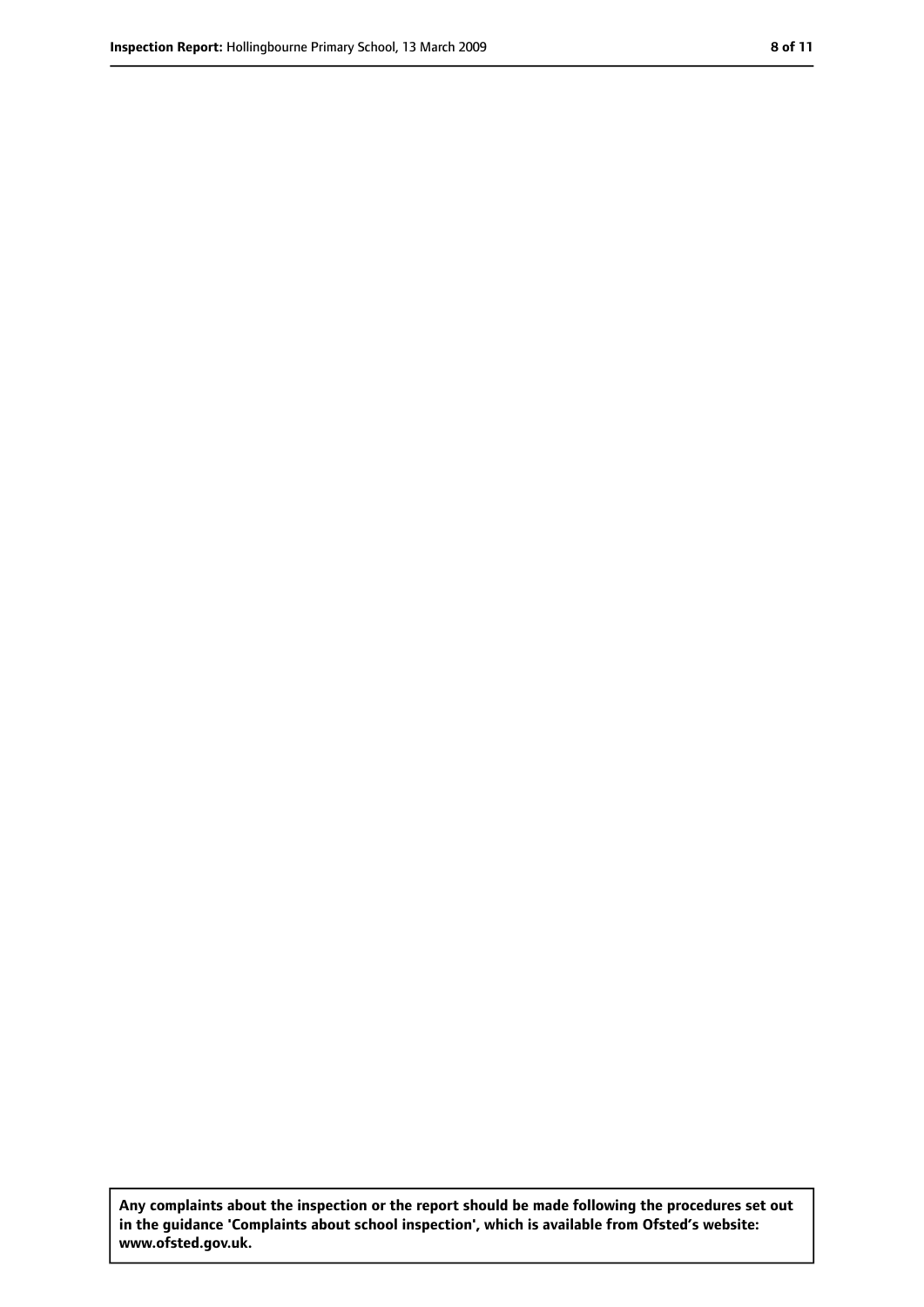# **Inspection judgements**

| $^{\cdot}$ Key to judgements: grade 1 is outstanding, grade 2 good, grade 3 satisfactory, and | School         |
|-----------------------------------------------------------------------------------------------|----------------|
| arade 4 inadequate                                                                            | <b>Overall</b> |

#### **Overall effectiveness**

| How effective, efficient and inclusive is the provision of<br>education, integrated care and any extended services in meeting the<br>needs of learners? |     |
|---------------------------------------------------------------------------------------------------------------------------------------------------------|-----|
| Effective steps have been taken to promote improvement since the last<br>inspection                                                                     | Yes |
| How well does the school work in partnership with others to promote learners'<br>well being?                                                            |     |
| The capacity to make any necessary improvements                                                                                                         |     |

### **Effectiveness of the Early Years Foundation Stage**

| How effective is the provision in meeting the needs of children in the<br><b>EYFS?</b>       |  |
|----------------------------------------------------------------------------------------------|--|
| How well do children in the EYFS achieve?                                                    |  |
| How good are the overall personal development and well-being of the children<br>in the EYFS? |  |
| How effectively are children in the EYFS helped to learn and develop?                        |  |
| How effectively is the welfare of children in the EYFS promoted?                             |  |
| How effectively is provision in the EYFS led and managed?                                    |  |

#### **Achievement and standards**

| How well do learners achieve?                                                                               |  |
|-------------------------------------------------------------------------------------------------------------|--|
| The standards <sup>1</sup> reached by learners                                                              |  |
| How well learners make progress, taking account of any significant variations<br>between groups of learners |  |
| How well learners with learning difficulties and/or disabilities make progress                              |  |

#### **Annex A**

<sup>&</sup>lt;sup>1</sup>Grade 1 - Exceptionally and consistently high; Grade 2 - Generally above average with none significantly below average; Grade 3 - Broadly average to below average; Grade 4 - Exceptionally low.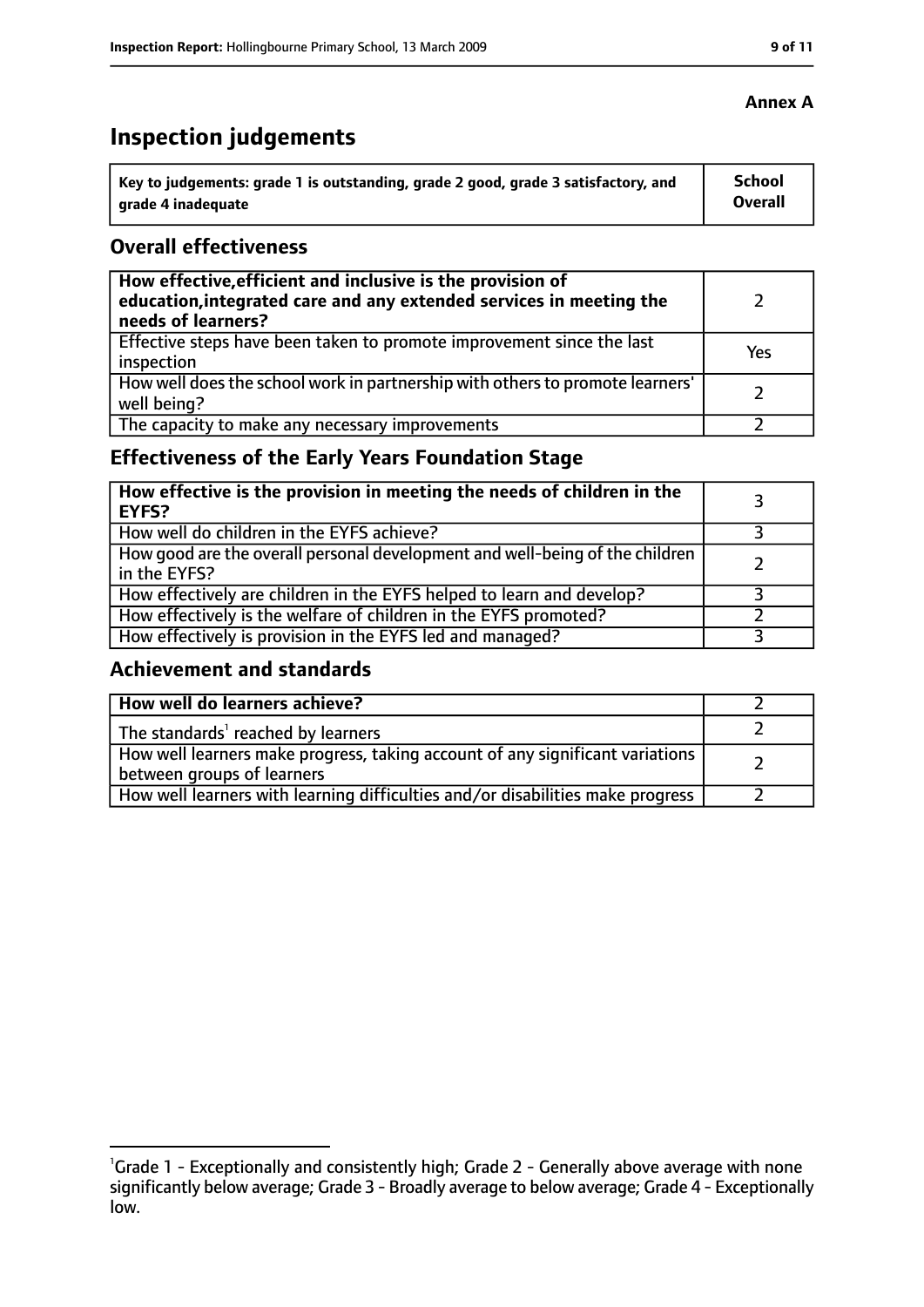### **Personal development and well-being**

| How good are the overall personal development and well-being of the<br>learners?                                 |  |
|------------------------------------------------------------------------------------------------------------------|--|
| The extent of learners' spiritual, moral, social and cultural development                                        |  |
| The extent to which learners adopt healthy lifestyles                                                            |  |
| The extent to which learners adopt safe practices                                                                |  |
| The extent to which learners enjoy their education                                                               |  |
| The attendance of learners                                                                                       |  |
| The behaviour of learners                                                                                        |  |
| The extent to which learners make a positive contribution to the community                                       |  |
| How well learners develop workplace and other skills that will contribute to<br>their future economic well-being |  |

# **The quality of provision**

| How effective are teaching and learning in meeting the full range of<br>learners' needs?              |  |
|-------------------------------------------------------------------------------------------------------|--|
| How well do the curriculum and other activities meet the range of needs and<br>interests of learners? |  |
| How well are learners cared for, quided and supported?                                                |  |

### **Leadership and management**

| How effective are leadership and management in raising achievement<br>and supporting all learners?                                              |     |
|-------------------------------------------------------------------------------------------------------------------------------------------------|-----|
| How effectively leaders and managers at all levels set clear direction leading<br>to improvement and promote high quality of care and education |     |
| How effectively leaders and managers use challenging targets to raise standards                                                                 |     |
| The effectiveness of the school's self-evaluation                                                                                               |     |
| How well equality of opportunity is promoted and discrimination eliminated                                                                      |     |
| How well does the school contribute to community cohesion?                                                                                      |     |
| How effectively and efficiently resources, including staff, are deployed to<br>achieve value for money                                          |     |
| The extent to which governors and other supervisory boards discharge their<br>responsibilities                                                  |     |
| Do procedures for safeguarding learners meet current government<br>requirements?                                                                | Yes |
| Does this school require special measures?                                                                                                      | No  |
| Does this school require a notice to improve?                                                                                                   | No  |